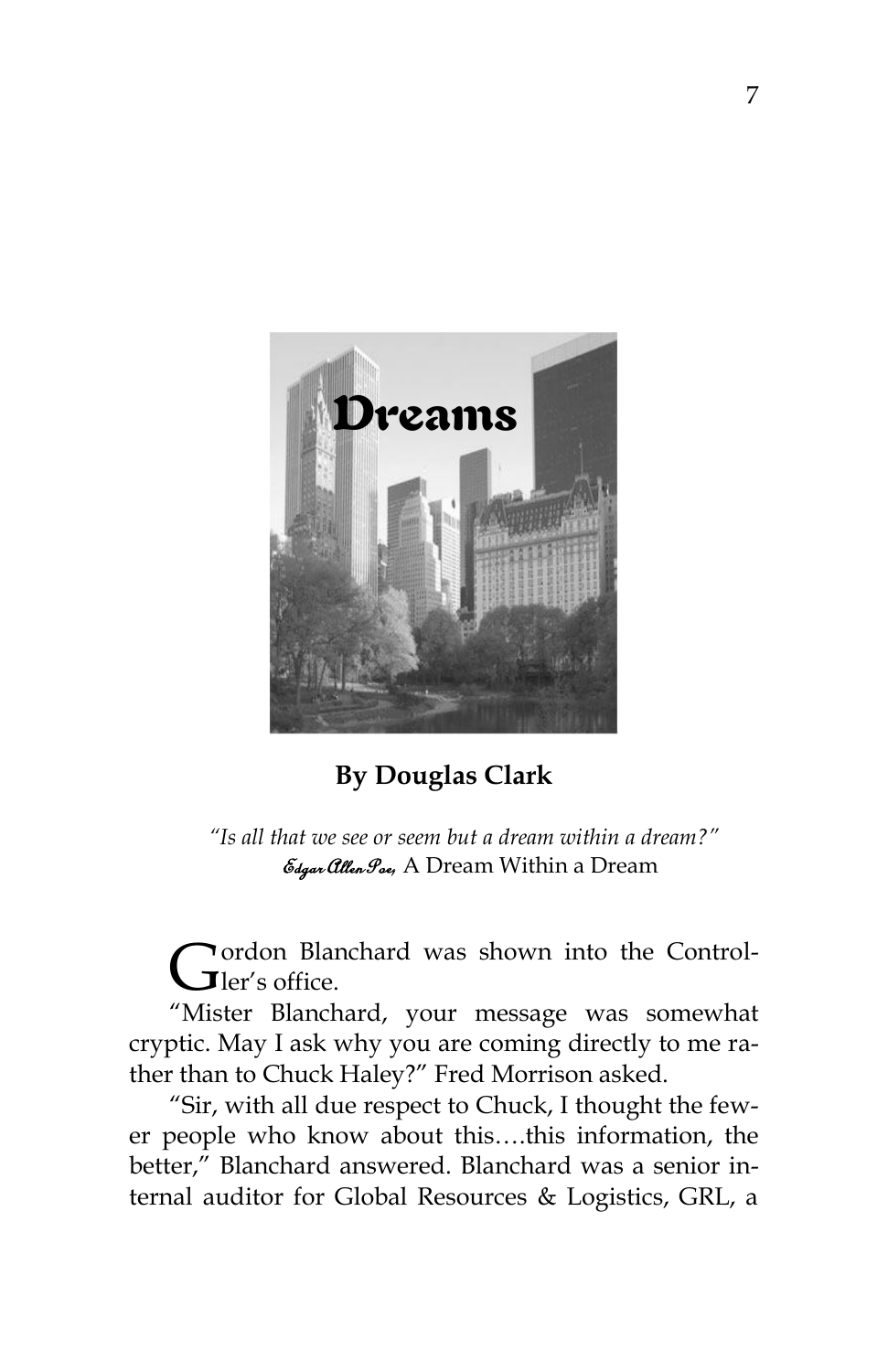large multi-national company. Chuck Haley was his boss who reported to Morrison the company controller.

"Very well, Mister Blanchard, what have you got to tell me?"

"It"s about Caspian, Sir. I"m afraid there is the likely possibility that serious fraud and corruption is going on. Probably for some time. Years. I have----"

Morrison cut him off, "What the hell are you talking about, Blanchard?"

"I am suggesting that there is evidence of fraud, money laundering, and probably bribery involving Caspian Enterprises."

Blanchard went on to explain that he had been at Caspian Enterprises corporate headquarters in Moscow for two weeks, followed by another three weeks probing deeper into various suspect areas he unearthed.

"What specifically are you saying you"ve found?" Morrison asked.

Blanchard paused to organize what he wanted to say. Like any exec, Morrison did not like a problem thrown into his lap. "In brief, Sir, Caspian is selling gas, oil, and electrical power at well above market prices to all sorts of government entities across the former Soviet Union states. There are poorly documented outflows of large sums that I believe are probably bribes. More disturbing even than that is the buy side. As you know, Caspian leases all manner of transportation equipment and services. Many of these leases are with companies that are merely shells. Frankly, I believe they are vehicles for laundering drug money."

Morrison was visibly in distress. "Christ, Blanchard, you know how things are over there. Markets are more volatile, the controls are loose. Documentation is inherently poor."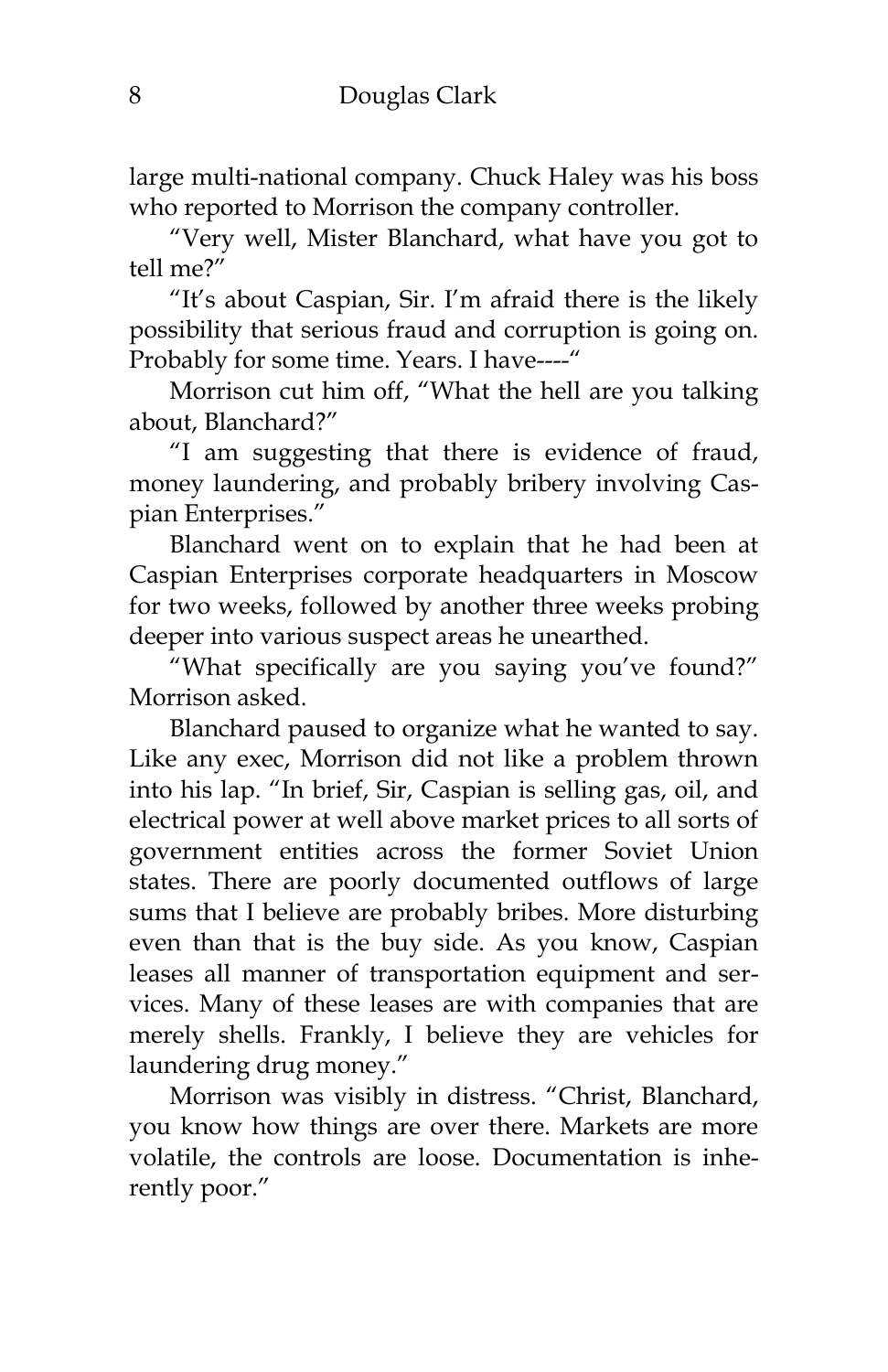"I understand what you"re saying, Sir, but I"ve gone beyond that in several lines of investigation. There are major gaps, inconsistencies, and outright areas that cannot be explained with documentation. Frankly, the outside auditors have been sleeping or they would have latched onto the same things I found."

"Do you have evidence as to who is involved?" Morrison asked as he hunched over his desk leaning towards Blanchard.

"Not specifically, but the scope suggests it must be senior executives at Caspian. I understand that Caspian was formed from three acquisitions a few years ago. The former Russian principles are still the senior management. They have to be in on this. This could drag down Global just like Enron."

"I have written a detailed report with supporting documentation as addendums. It's all here on this CD, Sir." Blanchard said and handed the CD to Morrison. "Management needs to act quickly on this. If they go about it right, they can eliminate the problem quietly, or at least downplay Global's involvement. After all, it's the Russians not the U.S. that got screwed."

Morrison was dumbfounded. Finding his voice he said, "I can't agree with your conclusions until I have studied your report. Give me a couple of days and I"ll get back to you. If I concur, I"ll kick this up to the boss. In the meantime, don"t discuss this with anyone. Not Haley, not your wife, not anyone. Even if you're dead wrong, this sort of thing can cause a volcano on Wall Street."

"No problem, Sir. That's why I brought it to you."

Blanchard left Morrison's office.

Morrison called the office of the Chief Financial Officer for Global, William Ryder. "I don't give a damn if he's in a meeting, put me through immediately," Morrison yelled at Ryder's secretary.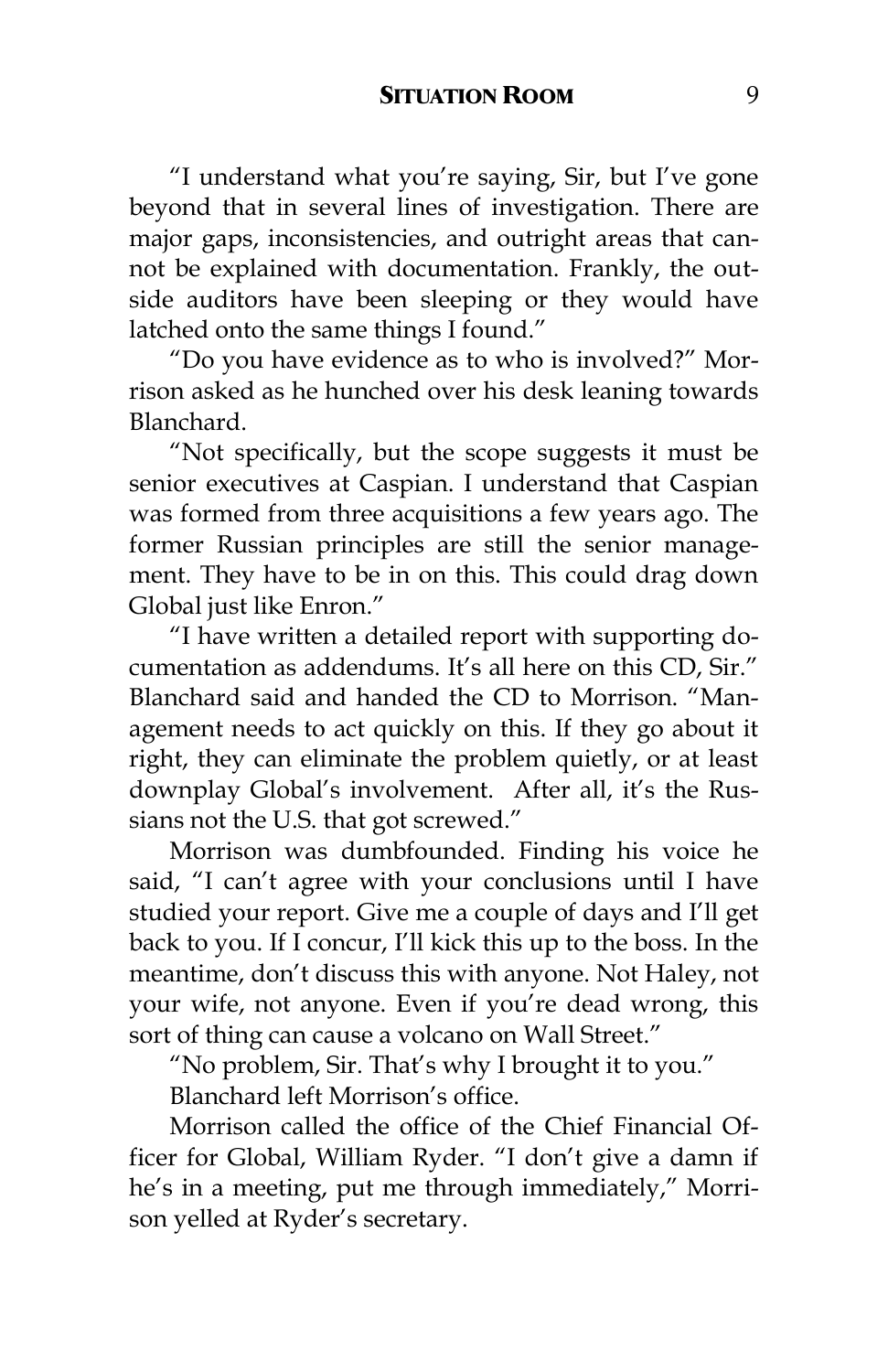Three days after his meeting with Morrison, Blanchard still had not heard from him. Repeated calls and a visit to Morrison"s office were unsuccessful. The following morning he left for Los Angeles on a new assignment. For the next two weeks he was part of a team doing due diligence for a possible acquisition.

There was still no word from Morrison, two days into his work in Los Angeles. The brass were probably still struggling with how to manage the crisis. Probably were pursuing some sort of verification. Probably just didn"t know whether to shit or go blind. Fuck"em. If they"re too stupid to act on his investigation, then there's nothing more he can do. He did his job. His ass was covered.

Day three in sunny Los Angeles was anything but sunny. Neither were the first two days here. It was early June. *June gloom* the locals called it. Gray mornings with a fair amount of fog mixed with the usual pollutants. It was supposed to "burn-off" at mid-day, but sometimes not.

Blanchard had set a small morning routine. It was a five-block walk to the investment banking office where he was working. There was a non-franchise coffee shop with a couple of seats outside. It was reasonably chilly at seven AM, so he was the only one sitting outside. Cappuccino, a scone, and the New York Times.

A large SUV accelerated from a parked location two blocks away. Blanchard had his back to the vehicle as it approached along with only modest traffic at this early hour. Close to the coffee shop, the vehicle veered onto the sidewalk.

Blanchard was struck from behind, the impact hurling him through the plate glass window of the coffee shop, The SUV reversed, then sped off.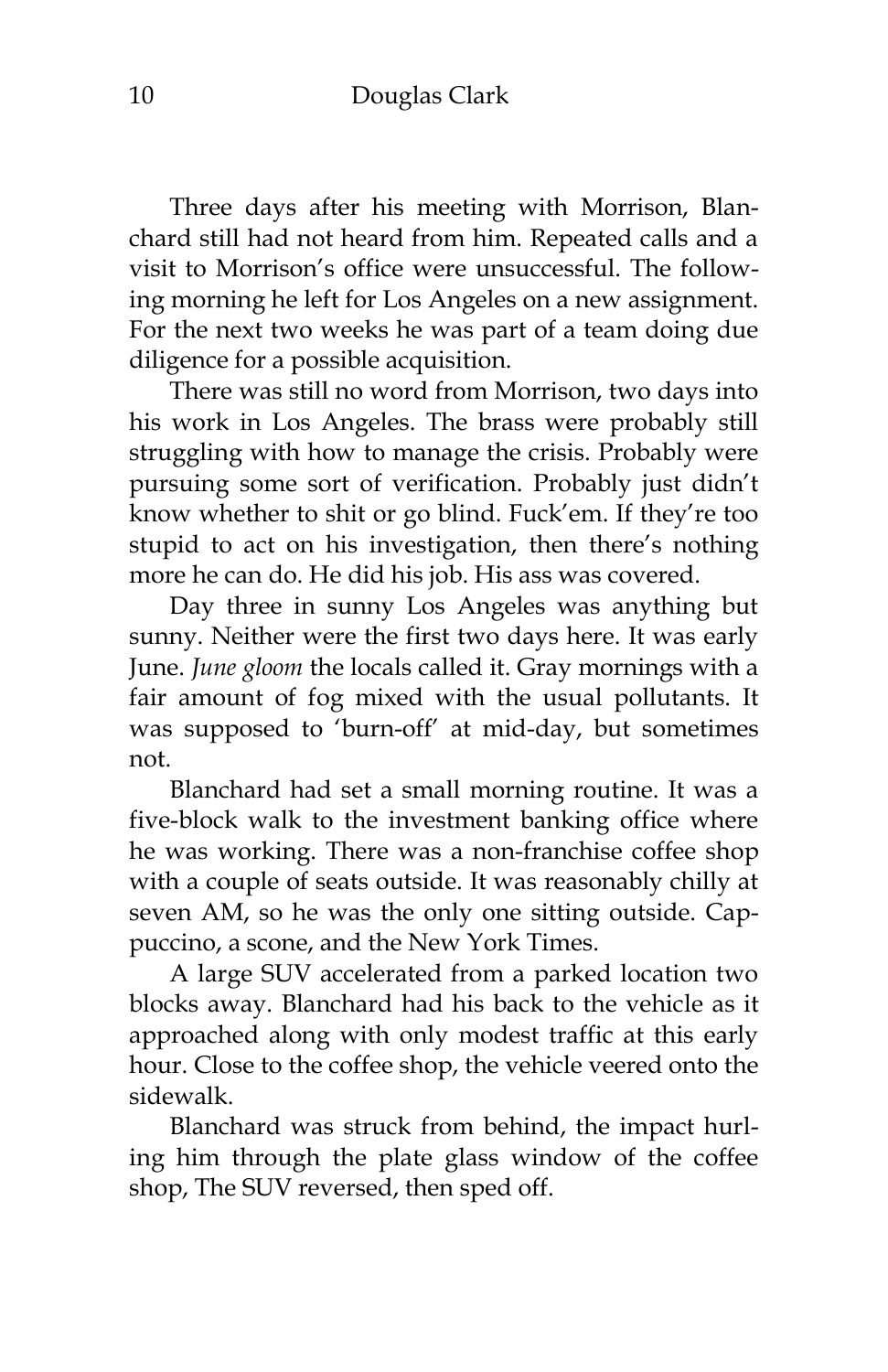Carol Simmons had been coming to the UCLA Medical Center in Santa Monica, California every day for the past week to visit her brother Gordon Blanchard. She and Gordon were not close, but they were the only family either had. She was in Dr. Edward"s office, the neurosurgeon treating her brother.

"Miss Simmons, your brother has been in a coma since the accident. I am amazed that he survived this trauma. Still, we"re hopeful that he will regain consciousness. We think there is good reason to be hopeful that will happen. However, you can well imagine the emotional issues he will suffer."

Carol Simmons knew full well the extent of her brother"s injuries. Paralysis from the waist down with no possibility of recovery because of the extent of his spinal injuries. Loss of his right arm. Loss of his right eye. Substantial disfigurement to his face. She was told that even with extensive reconstructive surgery, his appearance might still be disturbing.

"I understand he"s not married. No known girlfriend. Your parents are deceased. He's from New York. No friends out here on the West Coast. You would seem to be his only intimate contact. He'll especially need your support, and probably professional help."

Gordon Blanchard regained consciousness the following night. His moaning alerted a nurse. He would have screamed had he been able.

After an examination by the shift resident, a strong sedative allowed him to return to sleep for the remainder of the night. The next morning his sister was at his bedside.

"Jesus, Gordon. I don"t know what to say. I"m so sorry to see you like this."

Blanchard struggled to move his damaged face to form speech. It came out barely distinguishable.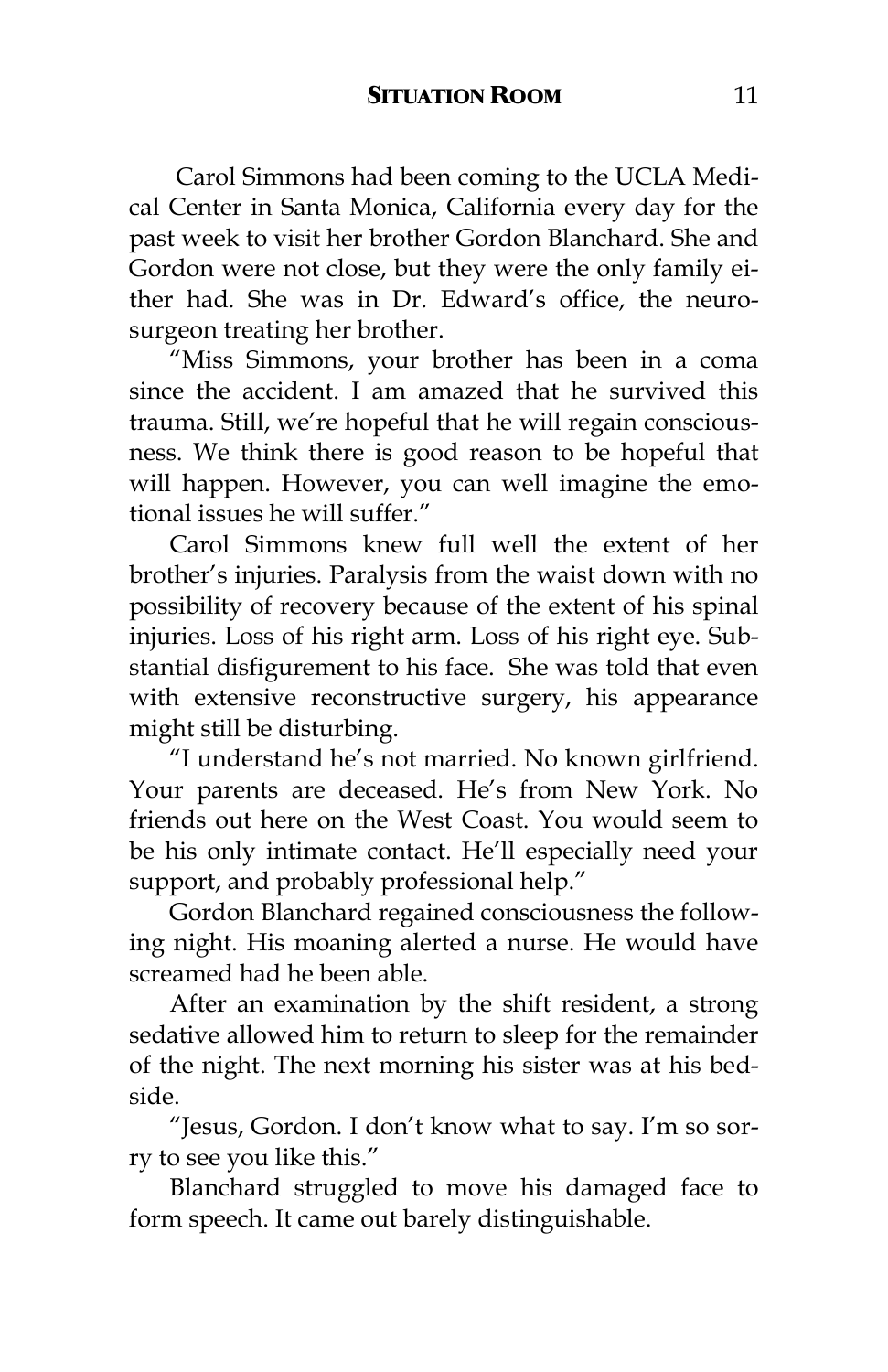"The doctor told me how bad I am. Never going to walk he said."

His sister struggled with tears. "Gordon, it's too early to make those judgments. You"ve just come out of a coma. Don"t despair. We"ll get other opinions. Just try to get your strength back now."

"The driver? Who?" Blanchard asked.

His sister answered, "The police don't know. It was a hit and run. They have not been able to locate the vehicle."

"How long have I been unconscious?"

"Gordon, you"ve been in a coma for over a week. We weren't sure you would even live."

Blanchard struggled to stay awake. "GRL? Anyone from GRL been around?"

"I don"t know. There"s flowers here from your company, though," his sister said.

A nurse entered the room. "Miss, I"m afraid the patient needs to rest. The doctor said to limit your visit to only a few minutes. You can see him again tomorrow."

Blanchard"s sister told him to rest and she would be back tomorrow. She wanted to kiss him, but didn"t know where. She left after a gentle squeeze to his hand.

Blanchard eyes fluttered and he lapsed into a sedated sleep.

He woke in the early morning. Sunlight was evident through the cracks of the window blinds. The remains of his dream were still with him. He had dreamt he was back at the Caspian offices in Moscow. He was walking. He was whole.

His sister visited again midday.

"Anything further from the police, Carol?" he asked.

"No. I don"t think they hold out much hope. The detective suggested that the vehicle has probably been repaired by now," she answered.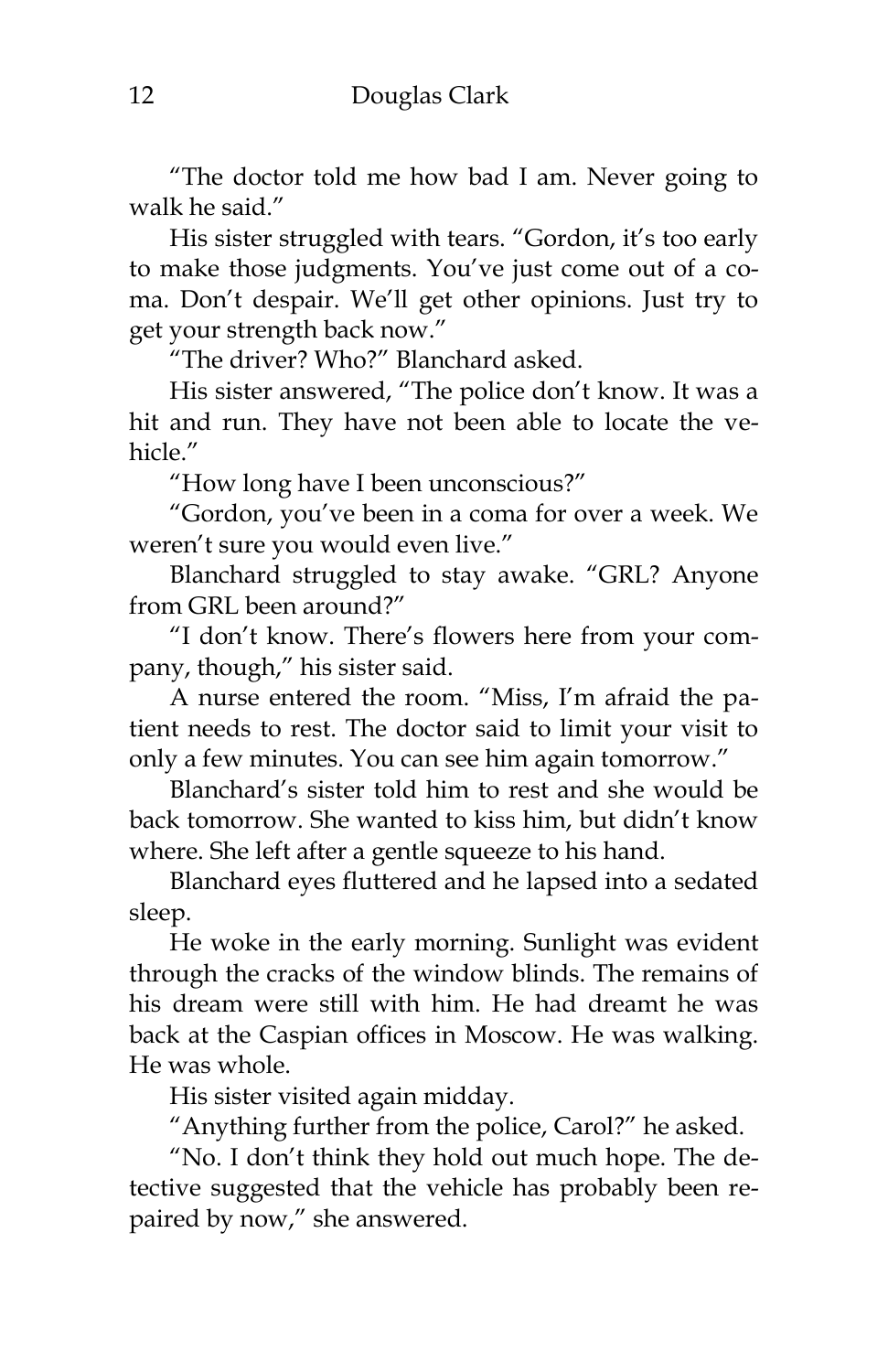"I don"t think it was an accident, Carol."

His sister was not sure she heard him correctly. "What do'ya mean?"

"I discovered some things when I was in Russia. Major things going on at Caspian. Things that could destroy GRL if they became public. It would be worse than Enron."

"What sort of things?" she asked.

"Corruption. Criminal stuff. It"s very technical. I want you to get my laptop from the hotel."

His sister paused for several moments. "I got your clothes and stuff from your hotel room. The police helped me. But ---- but there was no laptop in the room."

Gordon Blanchard just groaned and mumbled, "Shit." He was defeated. It was them. He had no evidence and he was a cripple.

"Carol. Call the nurse. The pain"s real bad. I need a shot."

The nurse injected morphine into his IV. He said goodbye to his sister and drifted into sleep within minutes

▪ ▪ ▪ ▪ ▪ ▪ ▪ ▪ ▪ ▪

I left my Moscow hotel and got into the old Mercedes that picked me up every morning. "Good morning, Igor," I said to my driver. I smiled thinking of the Marty Feldman character in Young Frankenstein with the name pronounced *Eye-gor.* It was October. Cold and gray, but no snow yet. Moscow would look better with a blanket of snow. Now she looked like a whore without her makeup in the morning.

Caspian Enterprises corporate offices were located in a fashionable business district on Chistoprudny Boulevard. I arrived at the small office I had been given for this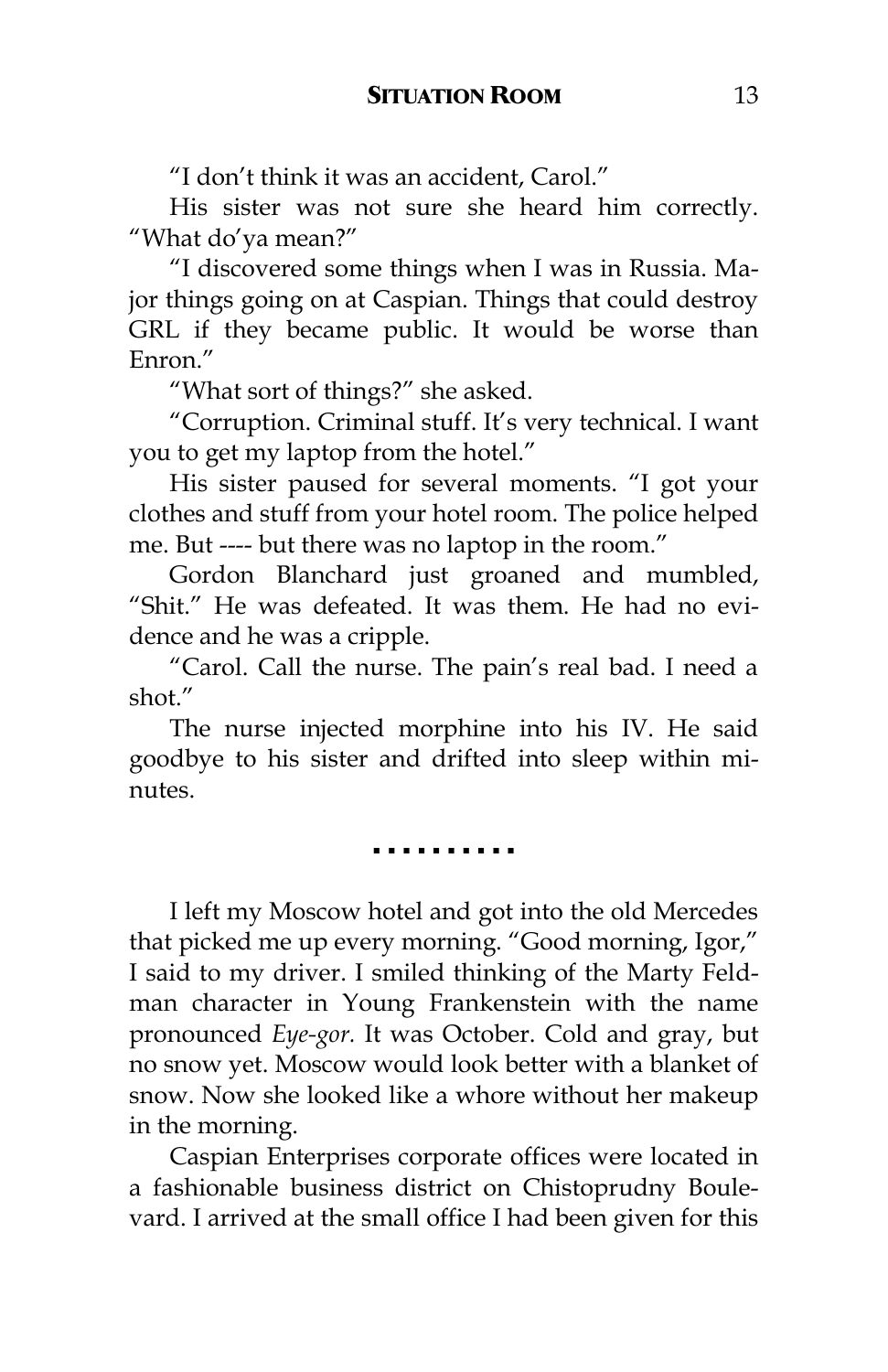audit assignment at Global"s Moscow subsidiary, and unlocked the door.

The office gopher girl brought me a coffee. "Helga, where are all the files I had on this table?"

"I do not know, Sir. You keep door locked, do you not?" she answered.

I was a little confused. I remembered leaving stacks of files on the table adjacent to the desk. Today I had planned on probing business transactions with a firm known as Eurasian Consulting. I had pulled a number of contracts with EC that I intended to research, but now they weren't here. In fact, the office was clear of everything except the telephone. Things just weren't right.

As I was booting my laptop, a striking woman opened the door. "Mister Blanchard? I am Irina Petrenko from the Information Technology Department. I was instructed to assist you in your work."

Instructed by whom? He did not remember requesting specific computer help. Wonderful however. It was hard to take his eyes off Ms. Petrenko. "Thank you, Ms. Petrenko. Maybe later I will have something you might help me with. Right know I need to locate certain contracts. Where would those files be?"

"The originals would be in Contracts Administration. However, it will be much quicker to access them on the computer. Everything is scanned and filed electronically. Much easier to provide wide access and still maintain proper security."

"What about receipts and payment voucher authorizations? Where are those hard copies kept? Blanchard asked Petrenko.

"Hard copies? You mean paper copies? Most are also electronic. We have electronic signature capability to our system. I will explain all details if you like. Please to come to my office and I will assist your search. I am told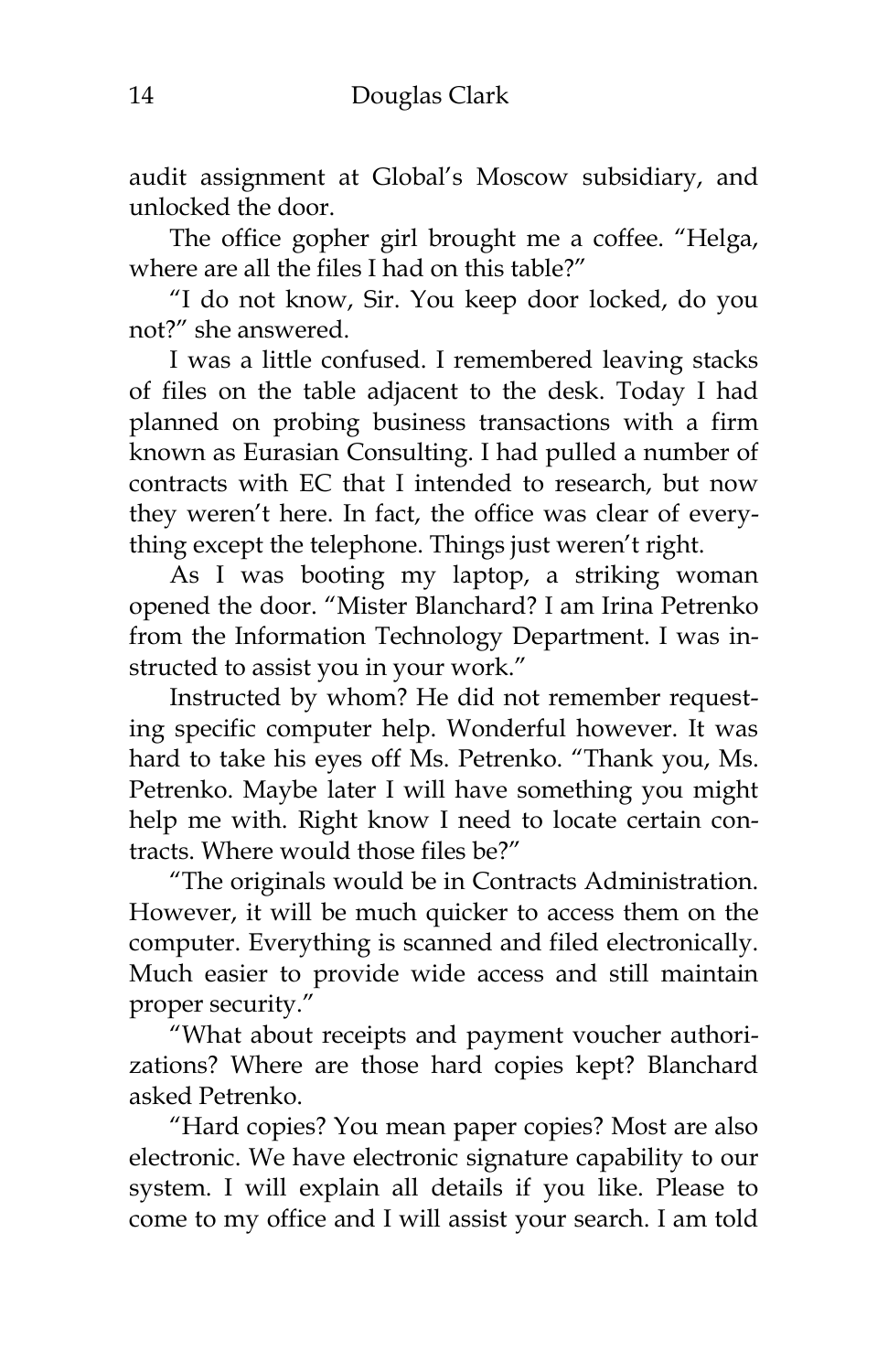by my superior you have highest access security." She said.

What seemed like at least a pleasing collaboration, turned out also to be productive. In what seemed like no time, I had enough information on two contracts to raise suspicions.

"How long your visit to Moscow, Mister Blanchard?"

"Well, Miss Petrenko…." but she interrupted with "You may call me, Irina."

"Excellent. And you may call me Gordon. I will be here for a few weeks."

"Perhaps you would like to join me and some friends for a drink after work? We could get something simple for dinner later."

I easily accepted. Irina was not only pretty, but smart and talented. I couldn"t remember the last time I had a real date.

Close to midnight I found myself helping Irina out of the taxi at her apartment building. She was still laughing and navigating poorly with all the vodka we had consumed. Curiously, I was not feeling drunk myself though. Fortunately, Irina"s flat was only on the third floor since there was no elevator.

"Come in for a drink, Gordon," Irina said slurring the words slightly.

"It"s pretty late, Irina. We both have to be at work in the morning."

"How do you say, *to hell with it*. No, *fuck it*!" she said. "See I know American slang good," she said. She closed the door and threw her arms around my neck. Her body pressed hard against me and she kissed me hungrily with her mouth open.

We pulled off our clothing and quickly moved to the bedroom. The lights were fully on. Her magnificent body captivated me as I entered her.